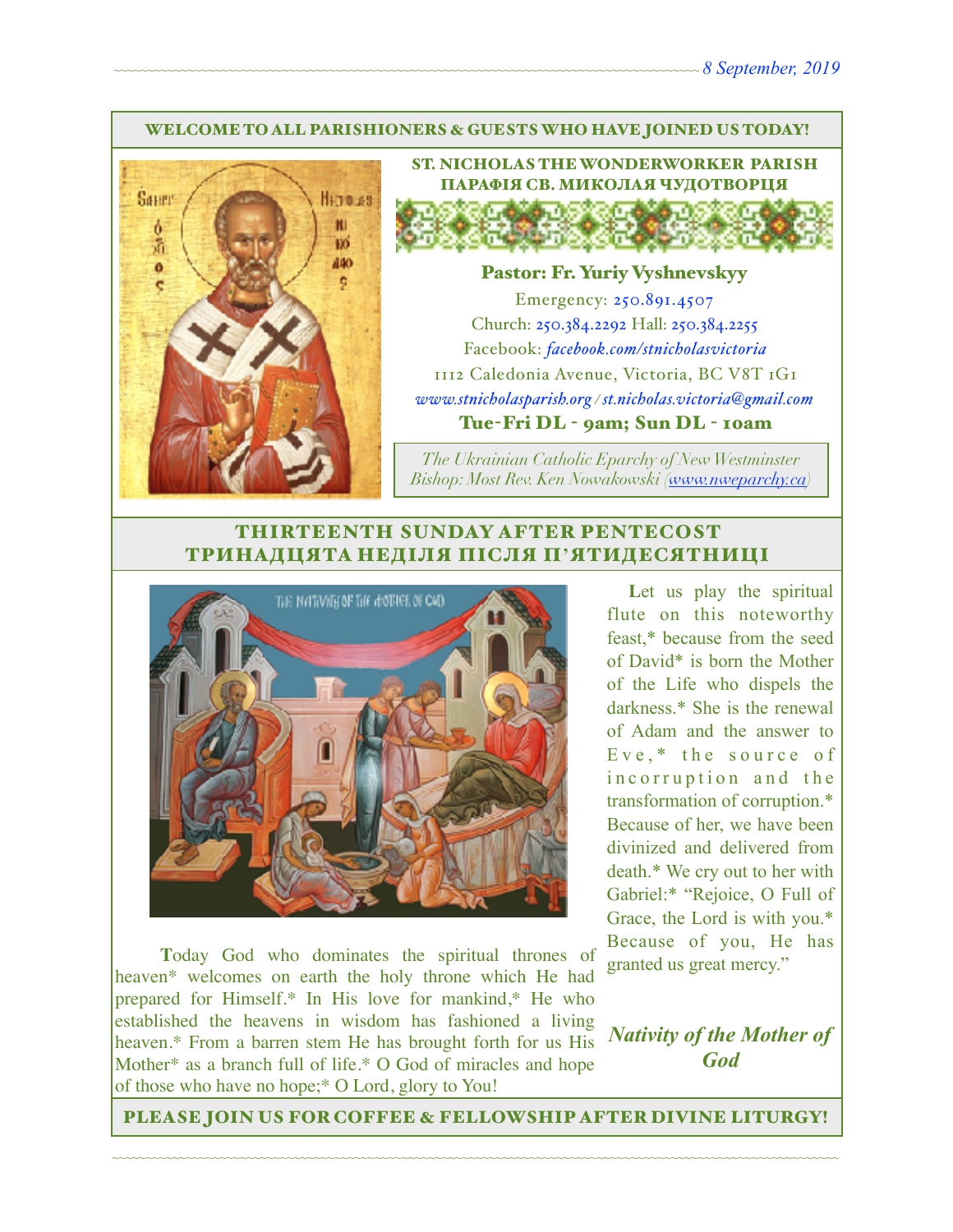| <b>SUNDAY HYMNS</b>                                                                                                                                                                                                                                                                                                                                                                                                                                                                                                                                                                                                                                                                                                                                                         |                                    |                                                                         |                       |                     |            |  |
|-----------------------------------------------------------------------------------------------------------------------------------------------------------------------------------------------------------------------------------------------------------------------------------------------------------------------------------------------------------------------------------------------------------------------------------------------------------------------------------------------------------------------------------------------------------------------------------------------------------------------------------------------------------------------------------------------------------------------------------------------------------------------------|------------------------------------|-------------------------------------------------------------------------|-----------------------|---------------------|------------|--|
| <b>OPENING HYMN</b>                                                                                                                                                                                                                                                                                                                                                                                                                                                                                                                                                                                                                                                                                                                                                         |                                    | Увійди Єрею / Come My Friends pg. 238-239                               |                       |                     |            |  |
| <b>COMMUNION HYMN</b>                                                                                                                                                                                                                                                                                                                                                                                                                                                                                                                                                                                                                                                                                                                                                       |                                    | Вірую Господи / I Do Believe pg. 246-247                                |                       |                     |            |  |
| <b>CLOSING HYMN</b>                                                                                                                                                                                                                                                                                                                                                                                                                                                                                                                                                                                                                                                                                                                                                         |                                    | О Спомагай Нас / Always Protect Us pg. 364-366                          |                       |                     |            |  |
| Please join us today in singing our Sunday hymns!                                                                                                                                                                                                                                                                                                                                                                                                                                                                                                                                                                                                                                                                                                                           |                                    |                                                                         |                       |                     |            |  |
| <b>SUNDAY &amp; DAILY SCHEDULE</b>                                                                                                                                                                                                                                                                                                                                                                                                                                                                                                                                                                                                                                                                                                                                          |                                    |                                                                         |                       |                     |            |  |
| <b>SUNDAY, September 8</b>                                                                                                                                                                                                                                                                                                                                                                                                                                                                                                                                                                                                                                                                                                                                                  |                                    | Divine Liturgy - for the Parishioners of St Nicholas Parish             |                       |                     | $10:00$ AM |  |
| <b>MONDAY, September 9</b>                                                                                                                                                                                                                                                                                                                                                                                                                                                                                                                                                                                                                                                                                                                                                  |                                    | <b>NO SERVICES</b>                                                      |                       |                     |            |  |
| TUESDAY, September 10                                                                                                                                                                                                                                                                                                                                                                                                                                                                                                                                                                                                                                                                                                                                                       |                                    | <b>Divine Liturgy</b>                                                   |                       |                     | $9:00$ AM  |  |
| <b>WEDNESDAY, September 11</b>                                                                                                                                                                                                                                                                                                                                                                                                                                                                                                                                                                                                                                                                                                                                              |                                    | <b>Divine Liturgy</b>                                                   |                       |                     | 9:00 AM    |  |
| THURSDAY, September 12                                                                                                                                                                                                                                                                                                                                                                                                                                                                                                                                                                                                                                                                                                                                                      |                                    | <b>Divine Liturgy</b>                                                   |                       |                     | 9:00 AM    |  |
| FRIDAY, September 13                                                                                                                                                                                                                                                                                                                                                                                                                                                                                                                                                                                                                                                                                                                                                        |                                    |                                                                         | <b>Divine Liturgy</b> |                     | 9:00 AM    |  |
| SATURDAY, September 14                                                                                                                                                                                                                                                                                                                                                                                                                                                                                                                                                                                                                                                                                                                                                      |                                    | <b>NO SERVICES</b>                                                      |                       |                     |            |  |
| <b>SUNDAY, September 15</b>                                                                                                                                                                                                                                                                                                                                                                                                                                                                                                                                                                                                                                                                                                                                                 |                                    | Divine Liturgy - for the Parishioners of St Nicholas Parish<br>10:00 AM |                       |                     |            |  |
| Please Note: to request a Divine Liturgy for a special intention, please see Fr. Yuriy to arrange for it!                                                                                                                                                                                                                                                                                                                                                                                                                                                                                                                                                                                                                                                                   |                                    |                                                                         |                       |                     |            |  |
| <b>SUNDAY EPISTLE READERS</b>                                                                                                                                                                                                                                                                                                                                                                                                                                                                                                                                                                                                                                                                                                                                               |                                    |                                                                         |                       |                     |            |  |
| <b>DATE</b>                                                                                                                                                                                                                                                                                                                                                                                                                                                                                                                                                                                                                                                                                                                                                                 | <b>READING</b>                     | <b>UKRAINIAN</b>                                                        |                       | <b>ENGLISH</b>      |            |  |
| <b>SUNDAY, September 8</b>                                                                                                                                                                                                                                                                                                                                                                                                                                                                                                                                                                                                                                                                                                                                                  | Phi. 2:5-11                        | Dmytro Maksymiv<br><b>Robert Herchak</b>                                |                       |                     |            |  |
| SUNDAY, September 15                                                                                                                                                                                                                                                                                                                                                                                                                                                                                                                                                                                                                                                                                                                                                        | Gal. 2: 16-20                      | Kateryna Yaremyn                                                        |                       | <b>Bryan Melnyk</b> |            |  |
| <b>SUNDAY, September 22</b>                                                                                                                                                                                                                                                                                                                                                                                                                                                                                                                                                                                                                                                                                                                                                 | 2 Cor. 4: 6-15                     | Liliia Palyvoda                                                         |                       | Carol Chapman       |            |  |
| <b>SUNDAY, September 29</b>                                                                                                                                                                                                                                                                                                                                                                                                                                                                                                                                                                                                                                                                                                                                                 | 2 Cor. 6: 1-10                     | Glikeria Iwanuck                                                        |                       | Peter Iwanuck       |            |  |
| Thank you, Epistle readers, for your service in proclaiming God's Word!                                                                                                                                                                                                                                                                                                                                                                                                                                                                                                                                                                                                                                                                                                     |                                    |                                                                         |                       |                     |            |  |
| <b>2019 PARISH COUNCIL EXECUTIVE</b>                                                                                                                                                                                                                                                                                                                                                                                                                                                                                                                                                                                                                                                                                                                                        | PASTORAL MINISTRY & HOLY MYSTERIES |                                                                         |                       |                     |            |  |
| CHAIRPERSONAlec Rossa - 250.472.3374<br>VICE-CHAIRPERSONRichard DeMerchant - 250.893.3484<br>BAPTISMSby appointment<br>SECRETARYLuba Kucharyshyn - 780.476.4260<br>MARRIAGESsix months notice should<br>be given to the parish priest, and he should be<br>FINANCIAL SECRETARYDavid Newberry - 250.598.8197<br>contacted before any other arrangements are made<br>FUNDRAISING/HALL RENTALRobert Herchak - 250.386.7872<br>FUNERALSby appointment<br>LITURGICAL COMMITTEEMotria Koropecky - 250.658.3051<br>MEMBER AT LARGEWayne Saunders - 780.710.2027<br>Bequests & Wills: Leaving a bequeath is a process of giving a donation through your will. It is<br>simply a distribution from your estate to a charitable organization through your last will and testament. It |                                    |                                                                         |                       |                     |            |  |
| can be as small or as large a donation as you wish. It is important that you talk to your lawyer about the<br>process. In your kindness please remember St Nicholas the Wonderworker Ukrainian Catholic Church in<br>your bequeath and will. If anyone wishes to make such a bequeath in their will, the following clause may<br>be included or added to a will: "I give, devise, and bequeath to St Nicholas the Wonderworker Ukrainian<br>Catholic Parish - 1112 Caledonia Avenue, Victoria BC, V8T 1G1, the sum of \$<br>$\%$ of my<br>$($ or<br>estate), to be used for the benefit of the parish and it's pastoral activities."                                                                                                                                        |                                    |                                                                         |                       |                     |            |  |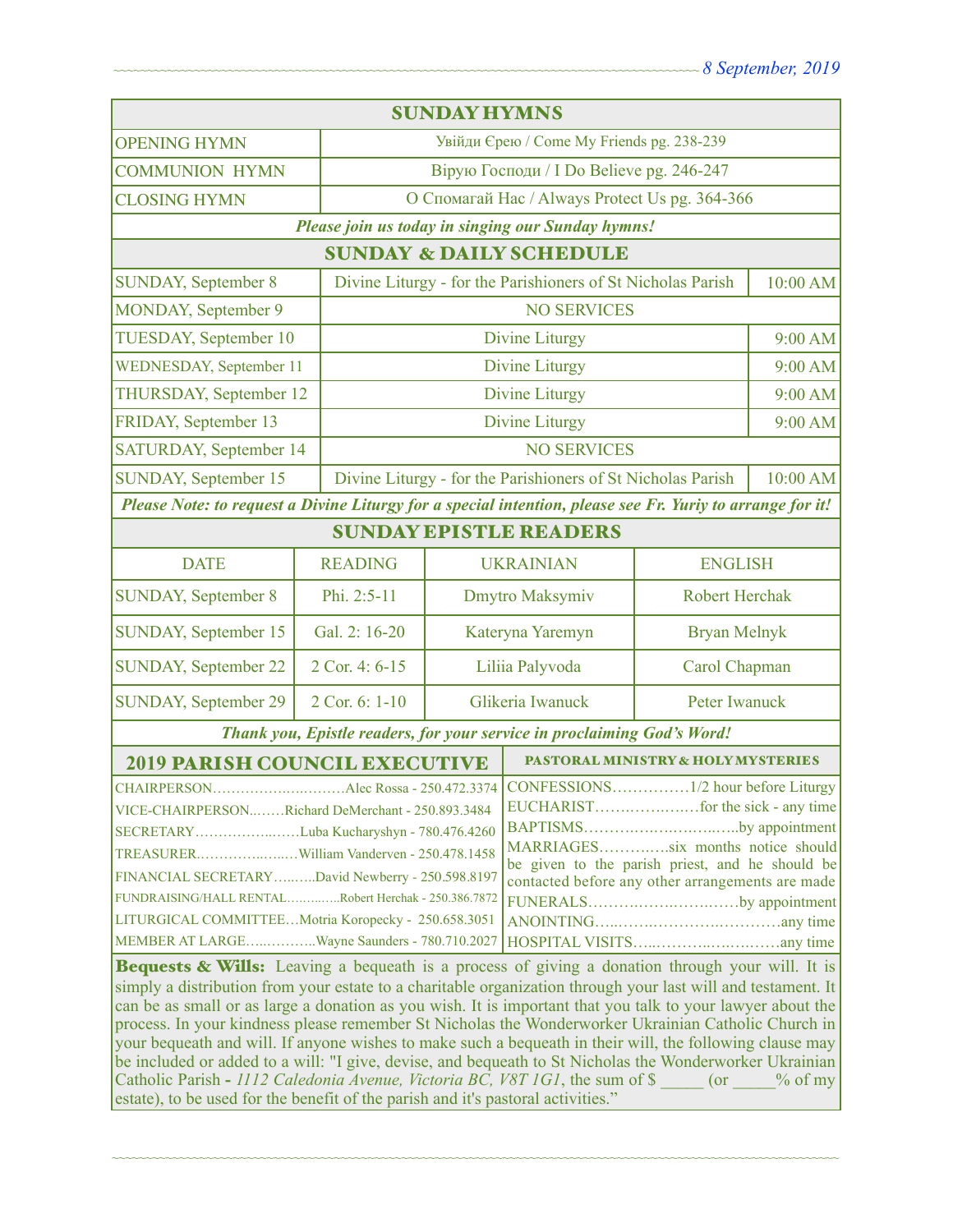## **Vibrant Parish Prayer**

**O** God, Creator of Heaven and Earth! Because of your indescribable love for us, you sent your Only-Begotten Son, Our Lord and Saviour, Jesus Christ - The Way, The Truth, and The Life and our Salvation. In His name, we turn to You. Strengthen our hearts and minds in Christian love and in unity of purpose as we strive to build a Vibrant Parish. Give us the grace to model our lives according to the Word of God. Instill in us the desire to pray and to celebrate the Holy Mysteries as one Christian Family in our Parish Community. Inspire us to follow Your great command to be a servant to the less fortunate among us! Grant this, O Lord, through the mercies and love for mankind of Your Only-Begotten Son with whom You are blessed, together with Your All-Holy, Good and Life-Giving Spirit, now and forever and ever. Amen!



# **St. Nicholas Parish**

**A Place To Encounter The Living Christ** Through the word, the Holy Mysteries & Prayer, Serving One's Neighbor, Leadership Fostering & Serving Unity and Missionary Spirit (His Beatitude Sviatoslav)



### **Молитва Живої Парафії**

**Г**осподи Ісусе Христе, Пастирю Добрий, як колись Ти пригорнув заблуканих овечок, щоб вони пізнали Твій голос і були Твоїм стадом, так і сьогодні глянь ласкаво з небесних висот на нашу парафію та зішли на неї Твого Святого Духа, щоб вона була місцем пізнання радості Доброї Новини. Скріплюй нас Твоєю присутністю та єднай нас кожночасно в молитві. Даруй нам духа служіння ближньому, щоб у нашій парафії кожний міг зустріти Тебе, милостивого Бога. Благослови наш духовний провід Твоєю мудрістю і дай, щоб ніхто з нас не шкодував ні часу, ні талантів, ні матеріальних дібр для розбудови Твого царства. Єднай нас у мирі та злагоді, щоб ми були Твоєю спільнотою любові. Всели в нас місійного духа, щоб ми стали тим світилом євангельського слова, молитви і добрих діл, що кличе кожного до участі в Божественному житті, щоб славилося, Спасе, Твоє Ім'я з безначальним Твоїм Отцем та пресвятим, благим і животворящим Твоїм Духом нині, і повсякчас, і на віки віків. Амінь.

# DIVINE LITURGY PROPERS

*The Divine Liturgy of our Father among the Saints John Chrysostom An Anthology for Worship: Liturgy - pg. 270-318; propers - pg. 341, 677* 

**Troparion, Tone 4:** When the disciples of the Lord learned from the angel\* the glorious news of the resurrection\* and cast off the ancestral condemnation,\* they proudly told the apostles:\* "Death has been plundered!\* Christ our God is risen,\* granting to the world great mercy."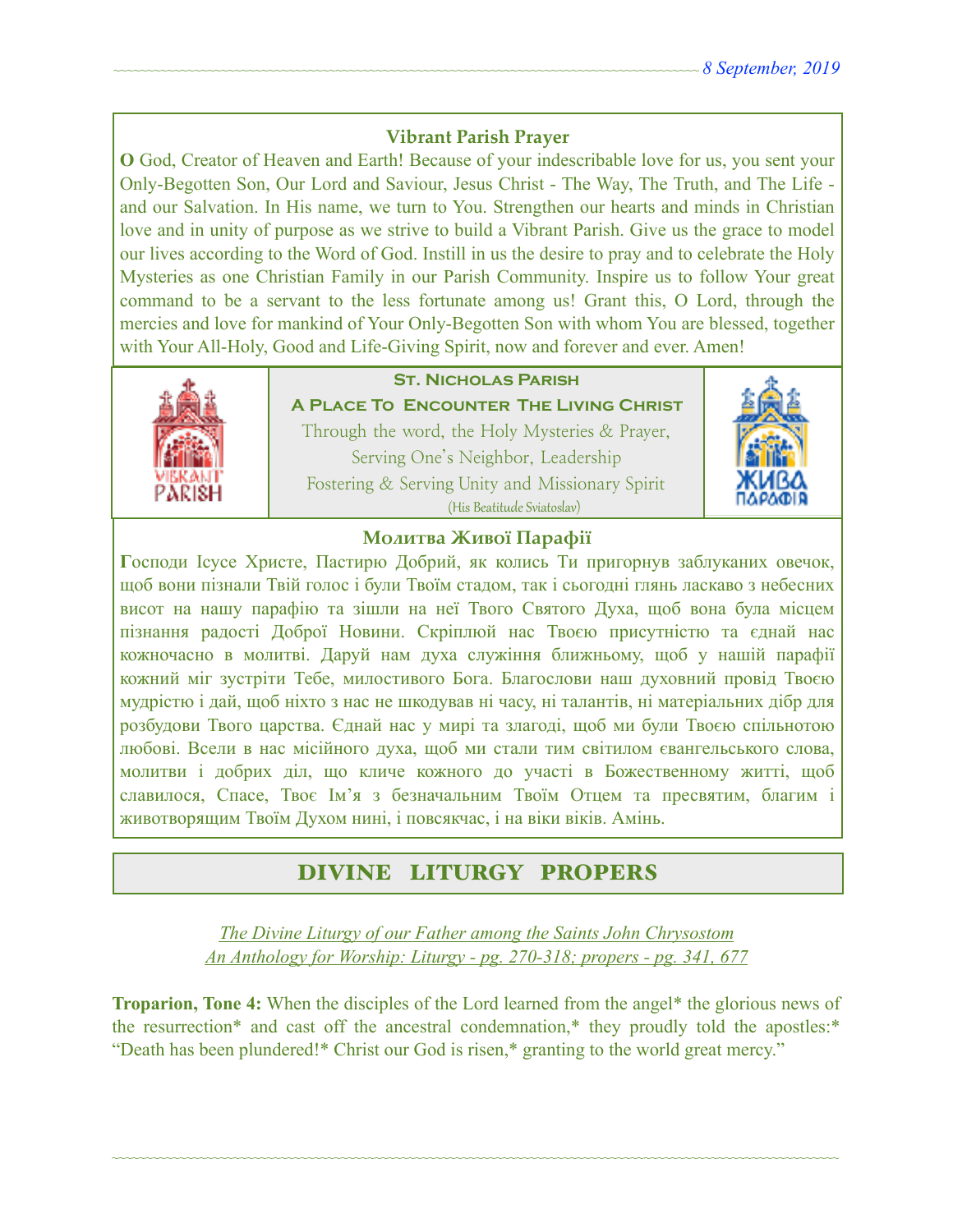**Troparion, Tone 4:** Your nativity, O Virgin Mother of God,\* has made joy known to all the world,\* for from you dawned the Sun of Righteousness, Christ our God.\* He abolished the curse and gave the blessing;\* and by making death of no effect He bestowed on us eternal life.

**Glory: Kontakion, Tone 4:** My Saviour and Deliverer from the grave\* as God raised out of bondage the children of the earth\* and shattered the gates of Hades;\* and as Master, He rose on the third day.

**Now: Kontakion, Tone 4:** By your birth, O immaculate one,\* Joachim and Anna were freed from the reproach of childlessness,\* and Adam and Eve\* from the corruption of death.\* And your people, redeemed from the guilt of their sins,\* celebrate as they cry out to you:\* "The barren one gives birth to the Mother of God\* and nourisher of our life."

**Prokeimenon, Tone 6:** Save Your people, O Lord, \* and bless Your inheritance. *Verse:* Unto You I will cry, O Lord, my God, lest You turn from me in silence.

**Prokeimenon, Tone 3:** My soul magnifies the Lord, and my spirit has rejoiced in God my Saviour.

**Epistle - Phi. 2:5-11 - A Reading from the 1st Letter of Saint Apostle Paul to Philippians:**  Brothers and Sisters*,* have among yourselves the same attitude that is also yours in Christ Jesus, Who, though he was in the form of God, did not regard equality with God something to be grasped. Rather, he emptied himself, taking the form of a slave, coming in human likeness; and found human in appearance, he humbled himself, becoming obedient to death, even death on a cross. Because of this, God greatly exalted him and bestowed on him the name that is above every name, that at the name of Jesus every knee should bend, of those in heaven and on earth and under the earth, and every tongue confess that Jesus Christ is Lord, to the glory of God the Father.

**Alleuia, Tone 1:** verse: I have exalted one chosen from the people and with my holy oil anointed him. *Verse:* My hand shall always be with him and my arm shall make him strong. *Verse:* Hear, O daughter, and see, and incline your ear. *Verse:* The rich among the people shall entreat your countenance.

**Gospel - Lk. 10:38-42, 11:27-28 -** At that time Jesus entered a certain village, where a woman named Martha welcomed him into her home. She had a sister named Mary, who sat at the Lord's feet and listened to what he was saying. But Martha was distracted by her many tasks; so she came to him and asked, 'Lord, do you not care that my sister has left me to do all the work by myself? Tell her then to help me.' But the Lord answered her, 'Martha, Martha, you are worried and distracted by many things; there is need of only one thing. Mary has chosen the better part, which will not be taken away from her.'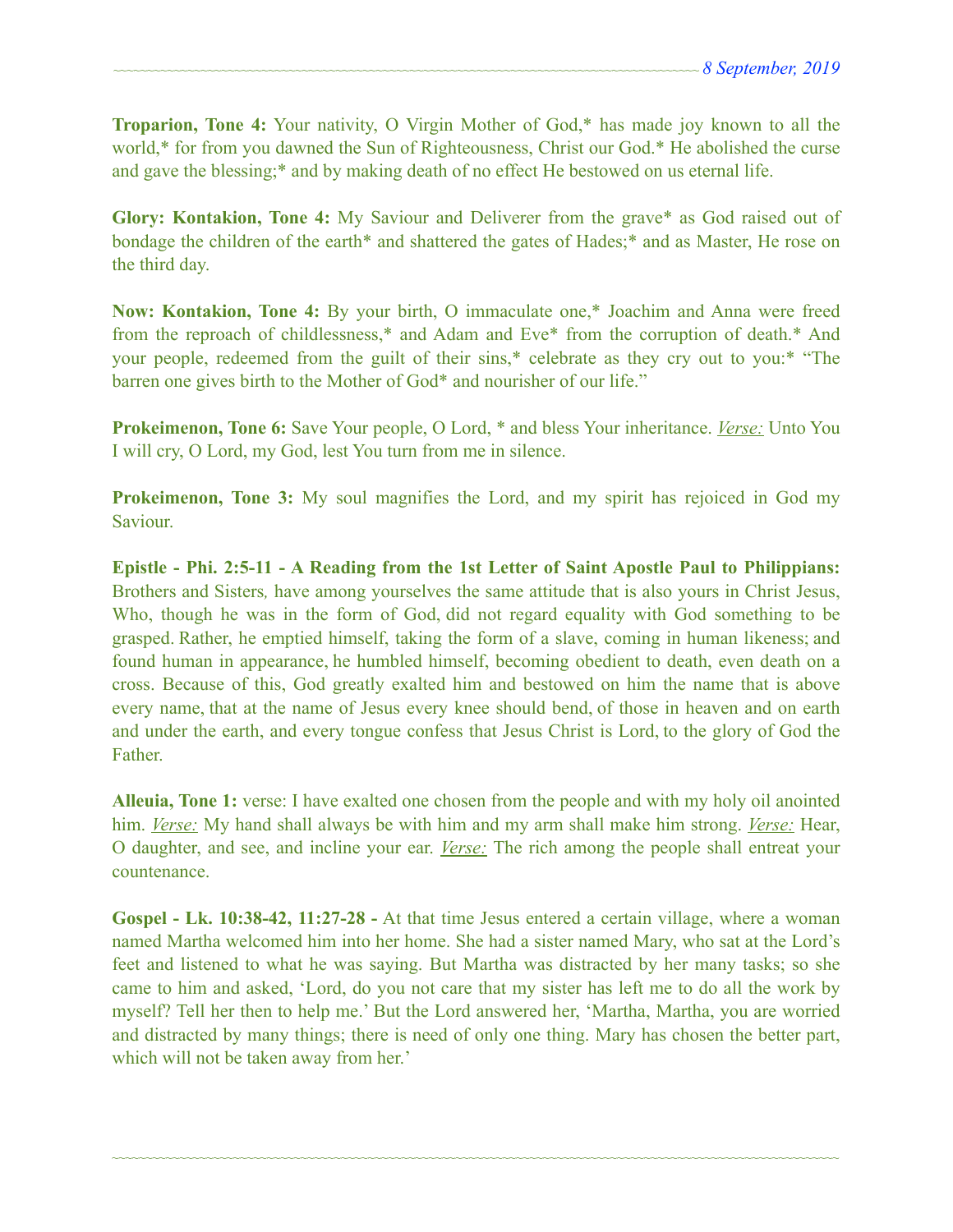*Instead of* **"It is truly..."** *we sing:* O my soul, magnify the Virgin Mary, born from a barren womb.

**Irmos, Tone 8:** Virginity is alien to mothers\* and childbearing is foreign to virgins;\* yet in you, O Mother of God, both of them came together.\* Therefore we and all the nations of the earth\* without ceasing magnify you.

**Communion Hymn:** Praise the Lord from the heavens;\* praise Him in the highest.\* I will take the cup of salvation;\* and I will call upon the name of the Lord.\* Alleluia, alleluia,\* alleluia.

**Prayer After Holy Communion:** Having been made worthy to partake in a mystical way of Your immaculate Body and precious Blood, O Christ our God, I acclaim and bless, worship and glorify You, and proclaim the greatness of Your saving acts, now and for ever and ever. Amen. *(more Prayers After Holy Communion on pg. 324-326 in the Anthology book).* 

# $\left| \diamond \right| \diamond \left| \diamond \right|$

**Тропар, глас 4:** Світлу про воскресіння розповідь від ангела почувши\* і від прадідного засуду звільнившись,\* Господні учениці, радіючи, казали апостолам:\* Здолано смерть, воскрес Христос Бог,\* що дає світові велику милість.

**Тропар глас 4:** Різдво твоє, Богородице Діво, радість звістило всій вселенній, з тебе бо засяяло Сонце правди – Христос Бог наш. Він, розрушивши клятву, дав благословення і, ударемнивши смерть, дарував нам життя вічне.

**Слава: Кондак, глас 4:** Спас і мій визволитель,\* як Бог, із гробу воскресив землян від узів\* і розбив брами адові\* та воскрес на третій день, як Владика.

**І нині: Кондак, глас 4:** Йоаким і Анна з неслави бездітности і Адам і Єва від тління смерти визволилися, Пречиста, у святім різдві твоїм. Його празнують люди твої, з провини прогрішень ізбавлені, як кличуть до тебе: Неплідна родить Богородицо і кормительку Життя нашого.

**Прокімен, глас 4:** Які величні діла Твої, Господи! Все премудрістю сотворив Ти. *Стих:* Благослови, душе моя, Господа! Господи, Боже мій, Ти вельми великий.

**Апостол - 1 Кор 15:1-11 - До Коринтян 1-e Послання Святого Апостола Павла Читання:** Браття і сестри, Плекайте ті самі думки в собі, які були й у Христі Ісусі. Він, існуючи в Божій природі, не вважав за здобич свою рівність із Богом, а применшив себе самого, прийнявши вигляд слуги, ставши подібним до людини. Подобою явившися як людина, він понизив себе, ставши слухняним аж до смерти, смерти ж - хресної. Тому і Бог його вивищив і дав йому ім'я, що понад усяке ім'я, щоб перед іменем Ісуса всяке коліно приклонилося на небі, на землі й під землею, і щоб усякий язик визнав, що Ісус Христос є Господь на славу Бога Отця.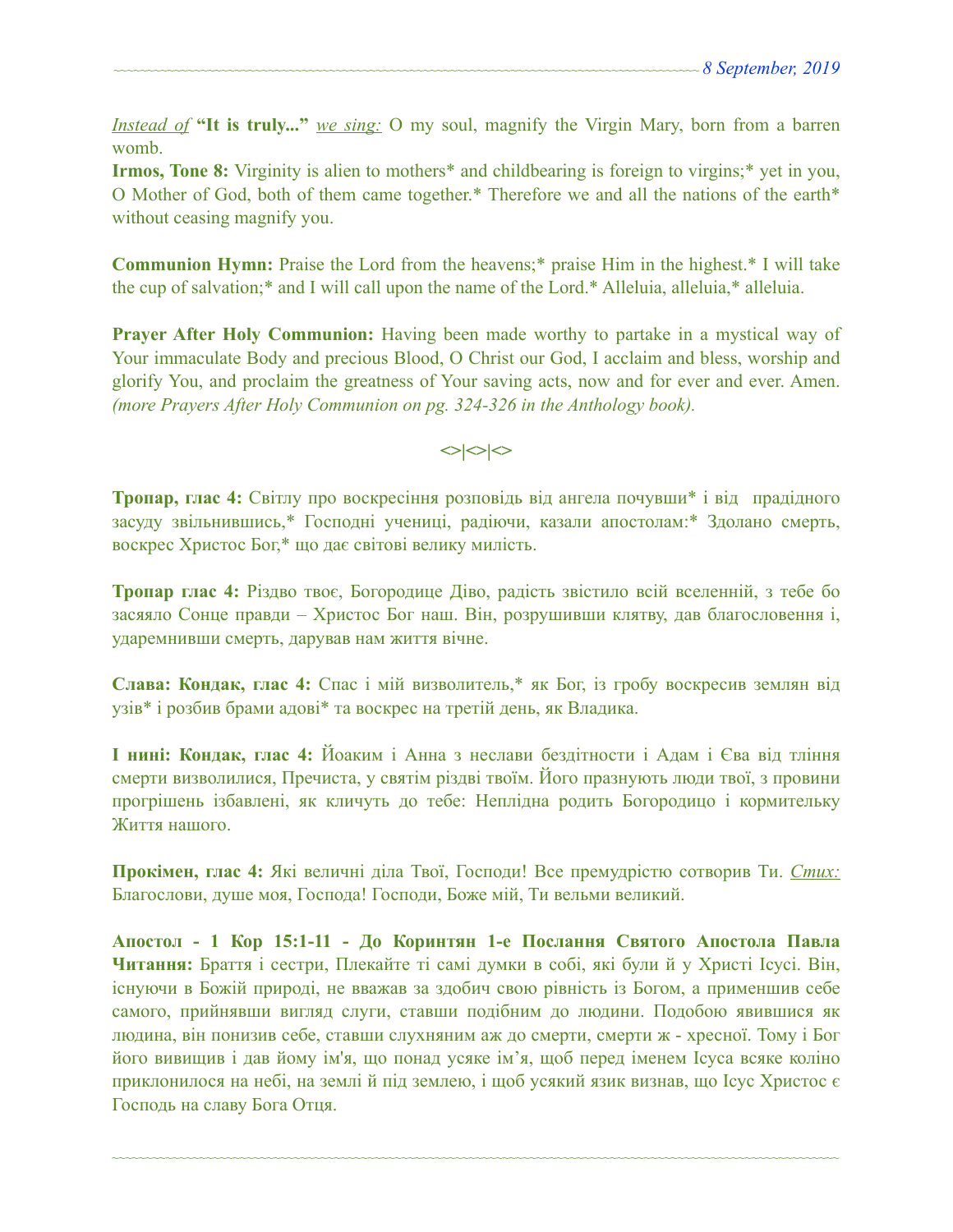**Алилуя, глас 4:** *Стих:* Натягни лук і наступай, і пануй істини ради, лагідности і справедливости. *Стих:* Ти полюбив правду і зненавидів беззаконня.

**Євангеліє - Лк. 10:38-42, 11:27-28 -** В той час увійшов Ісус в одне село, і якась жінка, Марта на ім'я, прийняла його в хату. Була ж у неї сестра що звалася Марія; ця, сівши в ногах Господа, слухала його слова. Марта ж клопоталась усякою прислугою. Наблизившись, каже: "Господи, чи тобі байдуже, що сестра моя лишила мене саму служити? Скажи їй, щоб мені допомогла." Озвався Господь до неї і промовив: "Марто, Марто, ти побиваєшся і клопочешся про багато, одного ж потрібно. Марія вибрала кращу частку, що не відніметься від неї."

*Замість* **"Достойно..."** *співаємо:* Величай, душе моя, з неплідної народжену Діву Марію. **Ірмос, глас 8:** Чуже матерям дівство і чудне дівам дітородження. На тобі, Богородице, обоє довершилось. Тому тебе ми, всі племена землі, безустанно величаємо.

**Причасний:** Хваліте Господа з небес, хваліте Його на висотах. Алилуя, алилуя, алилуя!

**Молитва По Святім Причастю:** Таїнственно удостоївшись бути причасником Твого пречистого тіла і чесної крови, Христе Боже, оспівую і благословлю, поклоняюся, і славлю, і величаю спасіння Твої, Господи, нині і повсякчас, і на віки вічні. Амінь. *(більше Молитов По Святім Причастю на ст. 80-87 в маленькій книжечці "Божественна Літургія")*.

# ANNOUNCEMENTS

✦**HAPPY BIRTHDAY** to CAROLINE SMUDY and all those who celebrated their birthdays this past week. May the Lord Our God continue to bless you abundantly and the Holy Mother of God protects you at all times. Многая Літа!

✦**PRAYER REQUEST:** Please keep in your prayers SYLVIA KELLY, EVE BRUCE-LOCKHART and other members of our parish, our family and friends who are ailing, in hospitals, nursing homes and those who are not able to join actively in their community.

✦**ST. NICHOLAS BOOK STORE:** The Divine Liturgy An Anthology of Worship - **\$25**; "Christ Our Pascha" Catechism of the Ukrainian Catholic Church/"Христос Наша Пасха" Катехизм Української Католицької Церкви - **\$25**; "Sing to Our God" hymn book - **\$15**; Молитовник "Прийдіте Поклонімся" - **\$10;** "The Rosary - The Prayer Rule of the Mother of God in the Ukrainian Catholic Church" - **\$10.** 

✦**PARISH CALENDAR OF BIRTHDAYS & ANNIVERSARIES:** If you would like to be included in our Parish Calendar of Birthday and Anniversary celebrations, please put date in our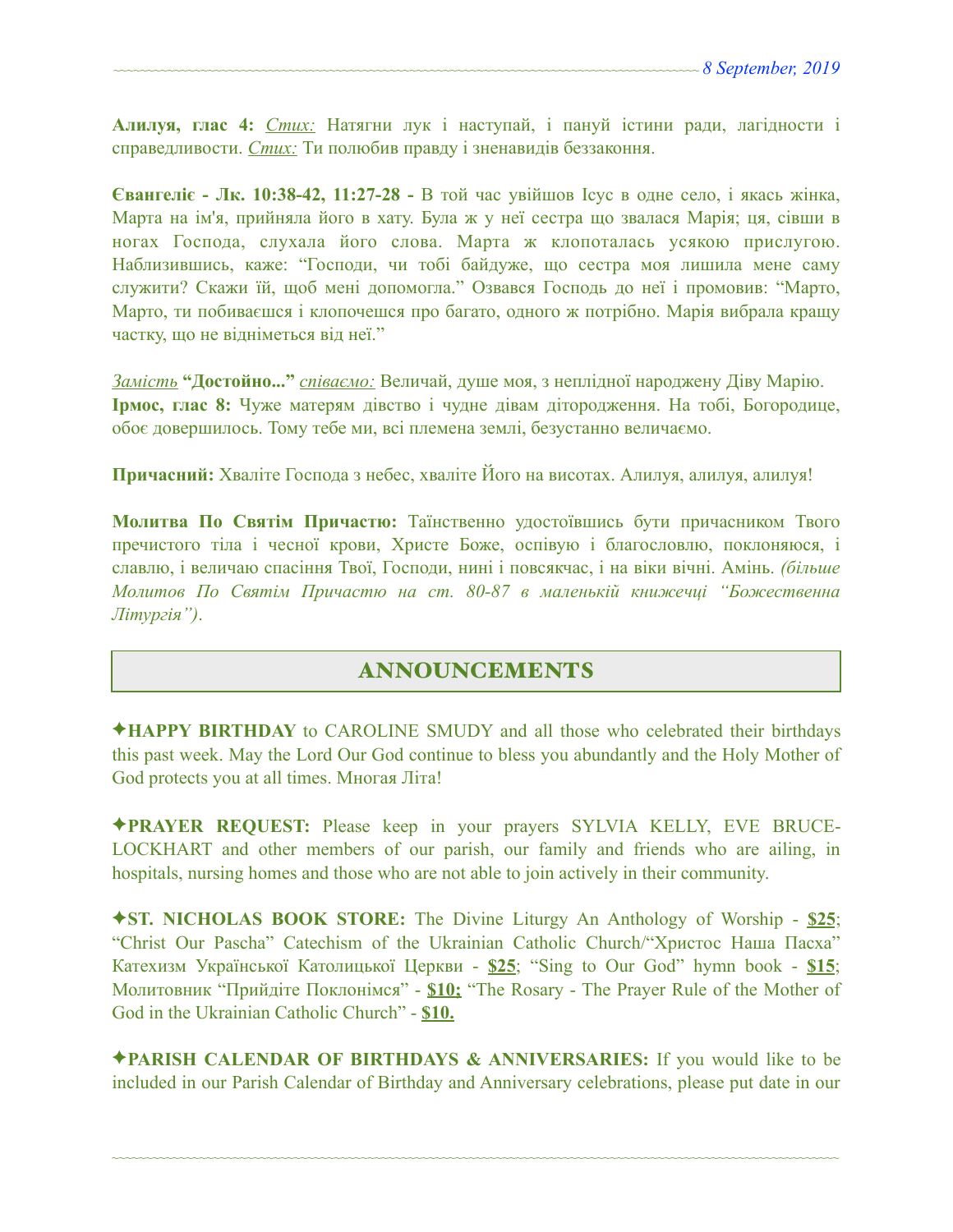calendar located at the church vestibule. Each week, we will list the names in our parish bulletin so we can celebrate these happy occasions together!

✦**JOIN OUR CHOIR:** Do you enjoy singing? Please consider joining our St Nicholas Parish Choir and remember that we ALWAYS looking for new members! Contact Motria Koropecky for details at 250.658.3051.

✦**CATECHISM ANNOUNCEMENT:** "*And they were bringing to Him also the infants, in order that He may be touching them; but after the disciples saw it, they rebuked them. But Jesus called them to Himself and said, Let alone the little children to come to Me, and cease hindering them; for of such is the kingdom of God*." We are happy to welcome all children to our St. Nicholas The Wonderworker catechism program. Weekly classes are scheduled Sunday morning during Divine Liturgy. We want your children to learn more about their Catholic faith, sacred scripture, feast days, and religious practices and customs of the Ukrainian Catholic church. If you have any questions, please do not hesitate to contact Marian Chalifoux at 250.507.1005.

✦**THRIFTY'S PRE-PAID FOOD CARDS -** We all have to buy groceries. Why not have 6% of it returned back to the church at no extra charge! Cards are available in \$100, \$200, and \$500 denominations. Talk to Alec after today's liturgy to pre- order your cards. We need to sell A LOT of them! We encourage you to consider purchasing them for yourselves as gifts too.

✦**BE A STEWARD:** Have you ever wondered what more can you do to help our parish? Here are some suggestions: **Steward** of property security; **Steward** of grounds cleaning; **Steward** of cleaning church; **Steward** of church linen; **Steward** of outreach; **Steward** of caring; **Steward** of prayer; **Steward** of service. Quite often, our homebound or senior members, once active in their younger years, want to find purpose in their senior years. It's not only about doing but about "BEING" present to others. Contact Fr. Yuriy **OR** Darlene DeMerchant for more information. You will be amazed how "BEING" can make a difference.

✦**PARISH LIBRARY:** please visit our parish library and browse through the books on spirituality, church history, iconography, history of the Ukrainians in Canada, children's books and more… The library is located in the church vestibule. Please use a library book sign out form when borrowing a book.

✦**SUNDAY COFFEE VOLUNTEERS** act as hosts and serve light refreshments following the Sunday morning Divine Liturgy, providing an opportunity for the faithful to socialize with friends and visitors following their shared worship experience. We thank all of our parishioners who kind volunteer to serve refreshments. Whether you are new to the Parish, or are a long-time members, please join us for coffee. Please speak with Robert if you would like to volunteer.

✦**WE SHARE THE AIR:** Please keep it healthy and fragrant free. Someone in this area is scent-sitive. The chemicals used in scented products can make some people sick, especially those with fragrance sensitivities, asthma, allergies and other respiratory ailments. PLEASE DO NOT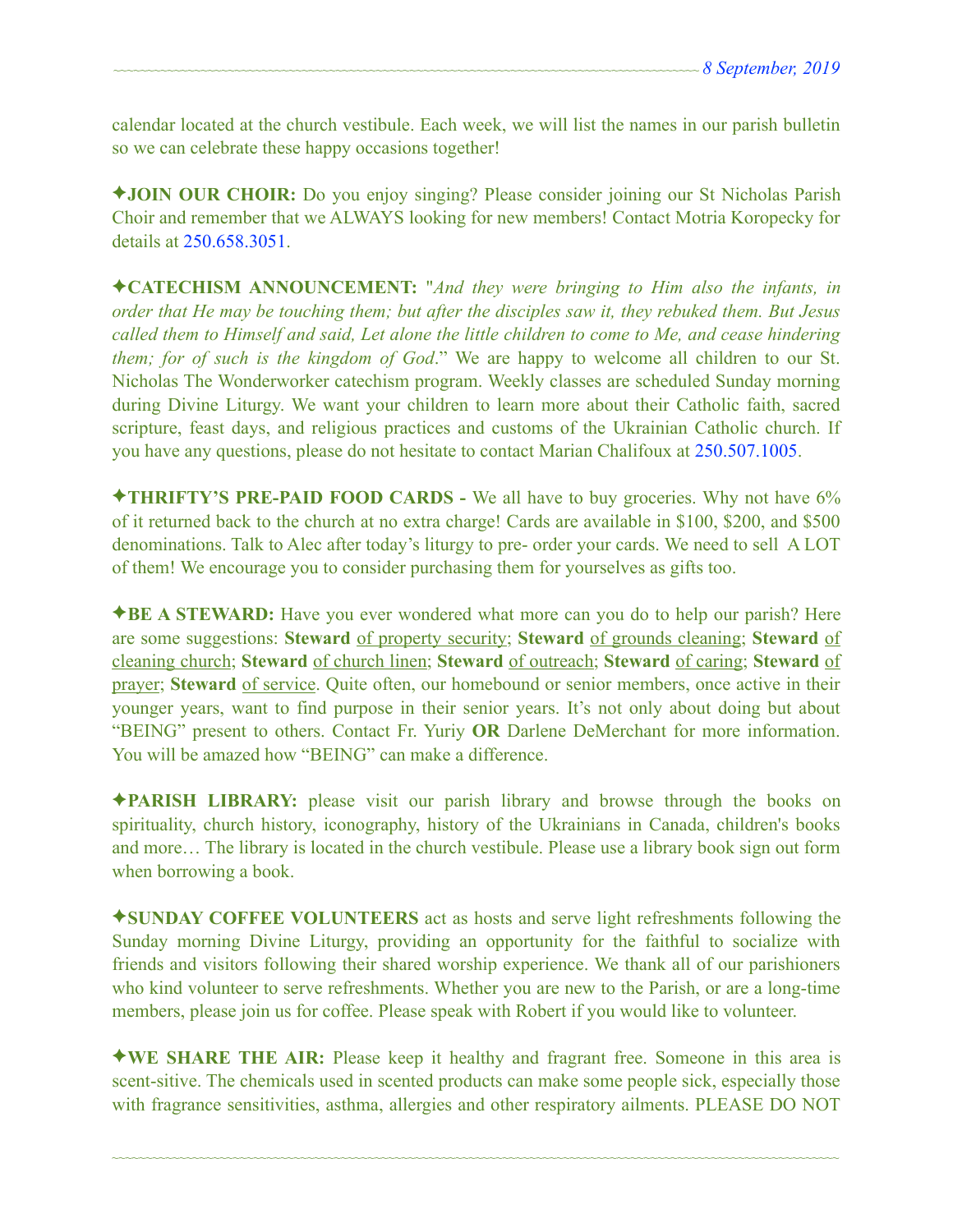\*wear perfume, cologne, lotion, aftershave and other fragrances; \*USE unscented personal care products. Be Sensitive to Others. Thank you for your understanding. *St. Nicholas parish.* 

✦**SEPTEMBER 1 DONATIONS** - Coffee: \$48.00; Vigil lights: \$37.00; Loose collection: \$32.75; Envelope collection: \$923.47; Pre-authorized donations Aug 26 to Sept 1: \$245.00**TOTAL: \$1,286.22**

## THE NATIVITY OF THE MOTHER OF GOD

 The Nativity of Our Most Holy Lady Theotokos and Ever Virgin Mary: The Most Holy Virgin Mary was born at a time when people had reached such a degree of moral decay that it seemed altogether impossible to restore them. People often said that God must come into the world to restore faith and not permit the ruin of mankind.

The Son of God chose to take on human nature for the salvation of mankind, and chose as His Mother the All-Pure Virgin Mary, who alone was worthy to give birth to the Source of purity and holiness.

The Nativity of Our Most Holy Lady Theotokos and Ever Virgin Mary is celebrated by the Church as a day of universal joy. Within the context of the Old and the New Testaments, the Most Blessed Virgin Mary was born on this radiant day, having been chosen before the ages by Divine Providence to bring about the Mystery of the Incarnation of the Word of God. She is revealed as the Mother of the Savior of the World, Our Lord Jesus Christ.

The Most Holy Virgin Mary was born in the small city of Galilee, Nazareth. Her parents were Righteous Joachim of the tribe of the Prophet-King David, and Anna from the tribe of the First Priest Aaron. The couple was without child, since Saint Anna was barren.

Having reached old age, Joachim and Anna did not lose hope in God's mercy. They had strong faith that for God everything is possible, and that He would be able to overcome the barrenness of Anna even in her old age, as He had once overcame the barrenness of Sarah, spouse of the Patriarch Abraham. Saints Joachim and Anna vowed to dedicate the child which the Lord might give them, to the service of God in the Temple.

Childlessness was considered among the Hebrew nation as a Divine punishment for sin, and therefore the righteous Saints Joachim and Anna had to endure abuse from their own countrymen. On one of the feastdays at the Temple in Jerusalem the elderly Joachim brought his sacrifice to offer to God, but the High Priest would not accept it, considering him to be unworthy since he was childless.

Saint Joachim in deep grief went into the wilderness, and there he prayed with tears to the Lord for a child. Saint Anna wept bitterly when she learned what had happened at the Jerusalem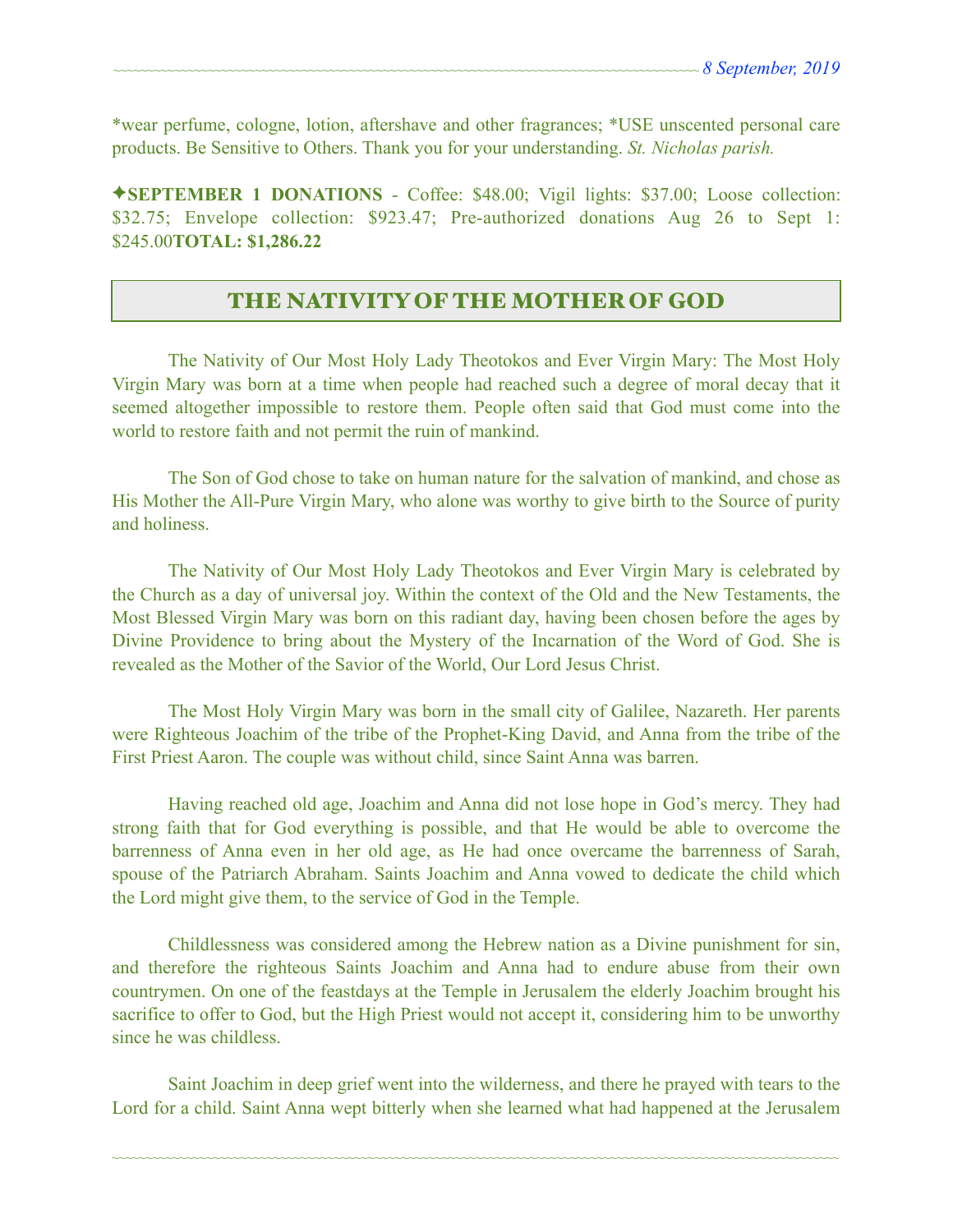Temple. Never once did she complain against the Lord, but rather she prayed to ask God's mercy on her family.

The Lord fulfilled her petitions when the pious couple had attained to extreme old age and prepared themselves by virtuous life for a sublime calling: to be the parents of the Most Holy Virgin Mary, the future Mother of the Lord Jesus Christ.

The Archangel Gabriel brought Joachim and Anna the joyous message that their prayers were heard by God, and of them would be born a most blessed daughter Mary, through Whom would come the Salvation of all the World.

The Most Holy Virgin Mary surpassed in purity and virtue not only all mankind, but also the angels. She was manifest as the living Temple of God, so the Church sings in its festal hymns: "the East Gate... bringing Christ into the world for the salvation of our souls" (2nd Stikhera on "Lord, I Have Cried", Tone 6).

The Nativity of the Theotokos marks the change of the times when the great and comforting promises of God for the salvation of the human race from slavery to the devil are about to be fulfilled. This event has brought to earth the grace of the Kingdom of God, a Kingdom of Truth, piety, virtue and everlasting life. The Theotokos is revealed to all of us by grace as a merciful Intercessor and Mother, to Whom we have recourse with filial devotion.

# ARCHBISHOP MOUNTS PRESSURE FOR PAPAL VISIT TO UKRAINE, SAYS MOSCOW GETTING IN THE WAY

 Archbishop Borys Gudziak, one of nearly 50 Ukrainian Greek Catholic bishops in Rome this week, says he and his fellow prelates are pushing harder than ever for a papal visit to Ukraine - a trip that he said is crucial to ending conflict in the country, but which is being held up by fear of potential reprisal from Russia.

 Speaking of the ongoing conflict with Russian troops in Ukraine's eastern region, Gudziak - who heads the Ukrainian Catholic Archeparchy of Philadelphia - lamented that yet another life was taken this week when a barrage of 17 missiles let loose in the conflict area.

 "Almost every day someone is killed. This has been going on for five years. It's like a terrorist act in your country every day. This is thousands of terrorist acts," he told Crux.

 "We believe that if the pope came to Ukraine, the killing would, if not stop, would lessen," the archbishop said, explaining that an invitation for a papal visit was issued a long time ago.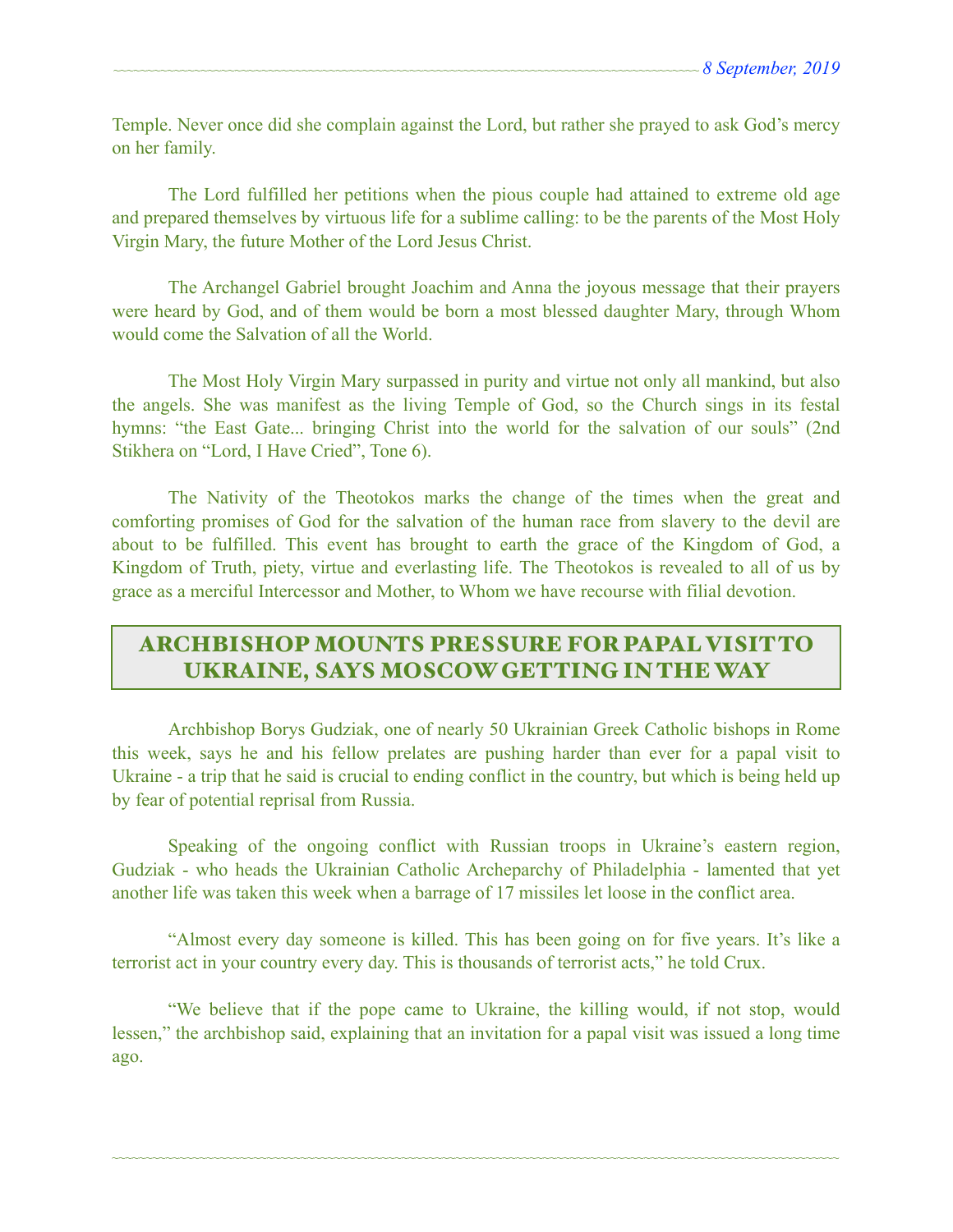Gudziak said the delay in accepting the invite is due at least in part to fear over backlash from the Russian Orthodox Church, despite the pope's consistent attention to Ukraine and his frequent appeals for an end to the ongoing war with Russian separatists.

 "The opinion of Moscow regarding anything significant in the Ukrainian Greek Catholic Church has been a shadow over us for at least 50 years, since the mid-1960s," Gudziak said, explaining that fear of blowback from the Russian Orthodox definitely has "a role" in why a papal visit to Ukraine has yet to take place.

 Tensions between the Russian Orthodox and Greek Catholics in Ukraine have been growing worse since the fall of communism in the Soviet Union in 1991. After Ukraine became independent from the USSR, the Ukrainian Greek Catholic Church asked for its properties to be returned; however, many had been given by the communist regime to the Orthodox Church, which refused to give them back.

 The situation was made more precarious earlier this year, when the Patriarch of Constantinople recognized the independence of the Ukrainian Orthodox Church, a move Moscow refuses to recognize. The Russian Orthodox Church accuses the Greek Catholics of supporting the split.

 Gudziak said he is using the occasion of the Ukrainian Greek Catholic Church's Sept. 2-10 synod, which is taking place in Rome, to raise the issue of a papal visit with the Vatican officials they meet again.

 "One of the great opportunities we have for two days is to explain things, to bring things home, make them concrete with life stories," he said, adding that the meeting "is really a special occasion to give information helpful for the discernment process."

 "There is nobody, no institution has assisted Ukrainians internationally in the last 100 years as much as the Holy See," he said, explaining that although there has been no word yet about a papal visit, "we have signals that it's not out of the question."

 This week's synod has brought together 47 Ukrainian Greek Catholic bishops from all over the world, and is focused on the theme, "Communion and unity in the life and testimony of the Ukrainian Church today."

 The synod has drawn the participation from top clerics and Vatican officials, including a private audience with Francis himself, as well as Vatican Secretary of State Cardinal Pietro Parolin; Cardinal Leonardo Sandri, prefect of the Vatican Congregation for Eastern Churches; and close papal ally Cardinal Angelo de Donatis, Vicar of Rome.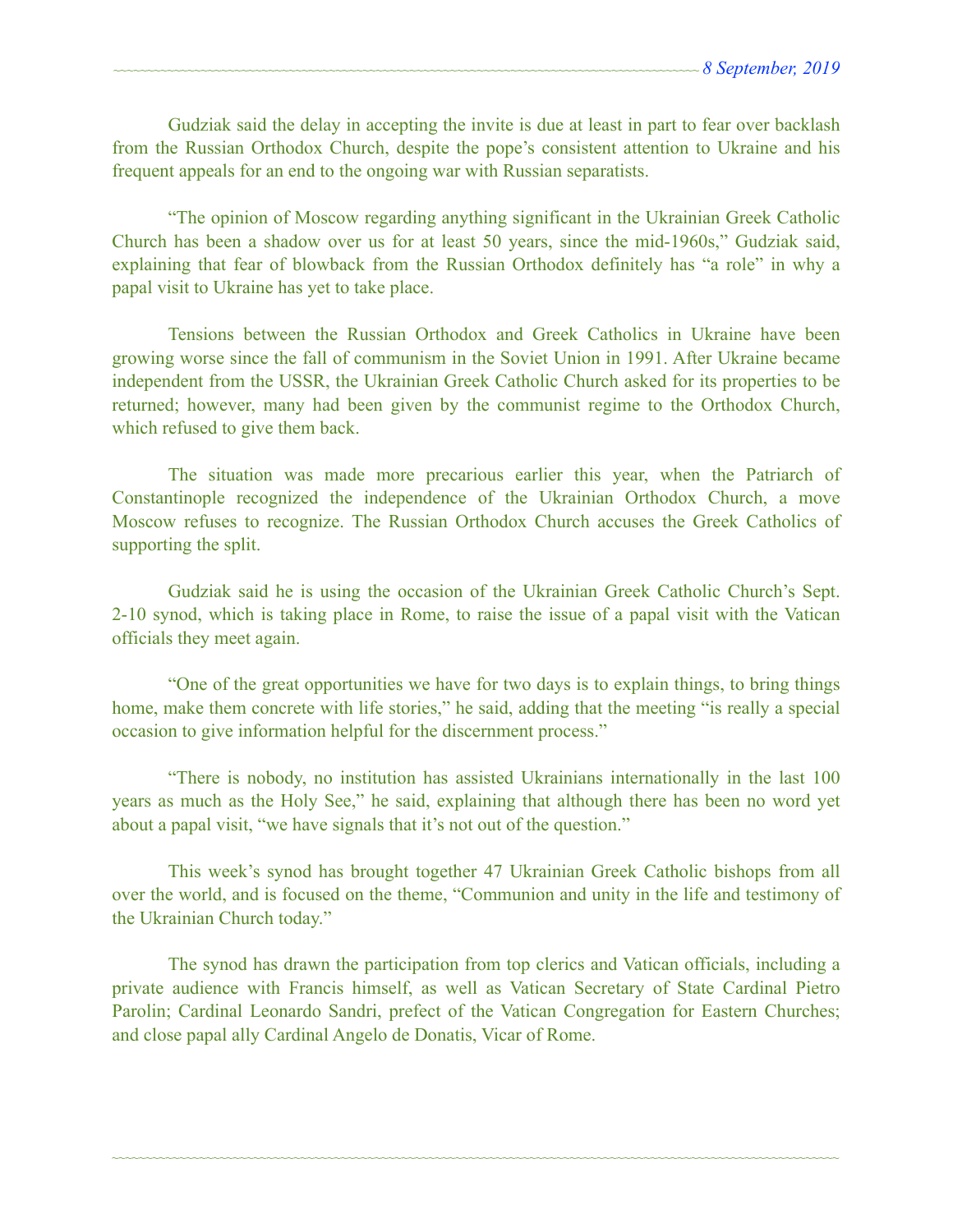In July, Francis also named de Donatis apostolic administrator of the new exarchate for Ukrainian Greek Catholics living in Italy, which has become a prime destination for those fleeing poverty and war in their homeland.

 In his comments to Crux, Gudziak explained that while the Ukrainian Greek Catholic bishops typically hold their synods in Ukraine, the reason this year's gathering is happening in Rome is because of the theme of the gathering, which focuses on unity and communion with the See of Peter.

 He said he firmly believes that the Ukrainian Greek Catholic Church is a priority for the Vatican, as is evidenced by "unprecedented" gestures such as a two-way meeting between Ukrainian bishops and Vatican officials earlier this summer, and a special collection in 2016 which raised over \$5.5 million to offer support to Ukrainians struggling due to the country's economic crisis and the conflict in its eastern region.

 "By the war and by Putin's economic warfare, (Ukraine has) become the poorest country in terms of per capita GDP in Europe. The economy is not doing well," Gudziak said, explaining that many people are unemployed and some 10 million have left the country over the past two decades.

 The ongoing conflict in eastern Ukraine has also left many of its citizens scarred, with hundreds of thousands now suffering from post-traumatic shock, he said. Over 100,000 veterans have already been decommissioned, most of whom suffer psychological trauma due to the war.

 According to Gudziak, official numbers put the death toll at 13,000 on the Ukrainian side of the border, however, the number of casualties on the Russian side of the demarcation line, many of whom are Ukrainian citizens, is unknown.

 In his Sept. 3 speech to synod participants, Parolin outlined four key challenges the Ukrainian Greek Catholic Church is facing in the country: Evangelization, political and social issues, war and ecumenical relations, which have been complicated by the recent independence of the Ukrainian Orthodox Church.

 Gudziak said he believes these challenges in themselves are not necessarily unique to Ukraine, but they have been compounded by the country's economic crisis and its ongoing war, prompting a crisis of faith in some.

"People who face ultimate challenges often face ultimate questions," he said.

 With Francis's constant attention to the poor and those on the fringes, Gudziak voiced hope that despite whatever ecumenical backlash might ensue, the pope would come to console his tired and suffering flock in Ukraine.